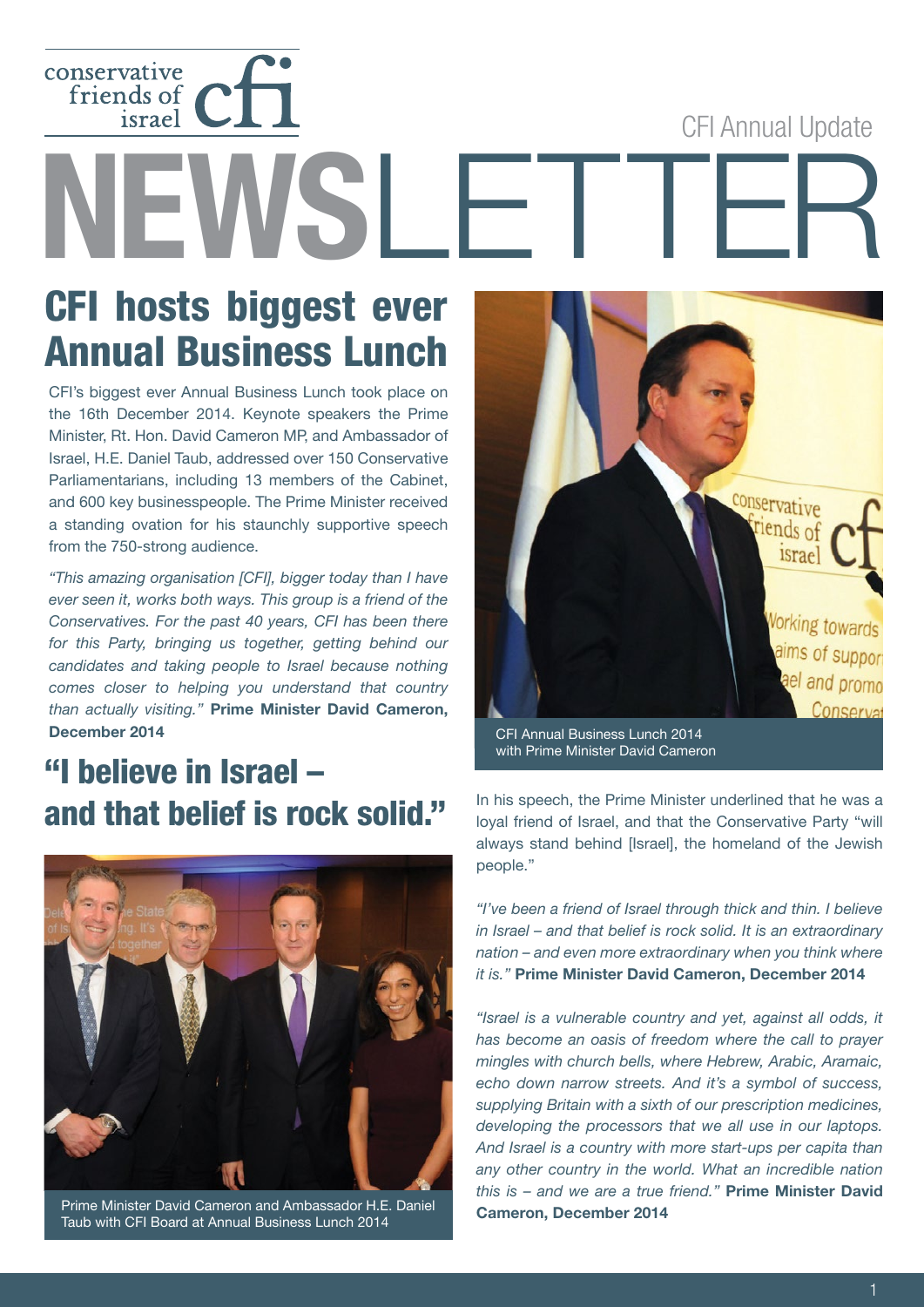## PRIME MINISTER DAVID CAMERON IN ISRAEL

### "I will always stand up for the right of Israel to defend its citizens."

Prime Minister David Cameron made his much anticipated first official visit to Israel in March 2014. The Prime Minister demonstrated his solidarity with Israel in a rousing speech to the Knesset where he underlined his "unbreakable" support for the Jewish State.

*"On my last visit here, I took a helicopter ride heading north over Israel, looking right to the Jordan River and left to the Mediterranean Sea. I really appreciated for the first time just how narrow and vulnerable this land is... It gave me a renewed understanding of what it must be like to be afraid in your own home. So let me say to you very clearly – with me you have a British Prime Minister whose belief in Israel is unbreakable and whose commitment to Israel's security will always be rock solid. I will always stand up for the right of Israel to defend its citizens, a right enshrined in international law, in natural justice and fundamental morality, and in decades of common endeavour between Israel and her allies."* **Prime Minister David Cameron, Knesset, March 2014**



Prime Minister David Cameron addressing the Israeli Knesset

# "With me you have a British Prime Minister whose belief in Israel is unbreakable."



Prime Minister David Cameron with Israeli Prime Minister Benjamin Netanyahu

The visit also included bilateral meetings with Israeli Prime Minister Benjamin Netanyahu and then-Israeli President Shimon Peres, as well as an emotional ceremony at Yad Vashem Holocaust Memorial Museum, where the Prime Minister laid a wreath of remembrance.

During his visit, the Prime Minister attended an event at Israeli pharmaceutical company Teva, and was pleased to welcome more than £70 million of Israeli investment into the UK. Prime Minister Cameron highlighted the fact that British-Israeli trade has "doubled in a decade and is now worth £5 billion a year."

### "Delegitimising the State of Israel is wrong. It's abhorrent. And together we will defeat it."

The Prime Minister was joined on his visit by five Conservative MPs; CFI Parliamentary Chairman James Clappison MP, David Burrowes MP, Mike Freer MP, Matthew Offord MP and Lee Scott MP.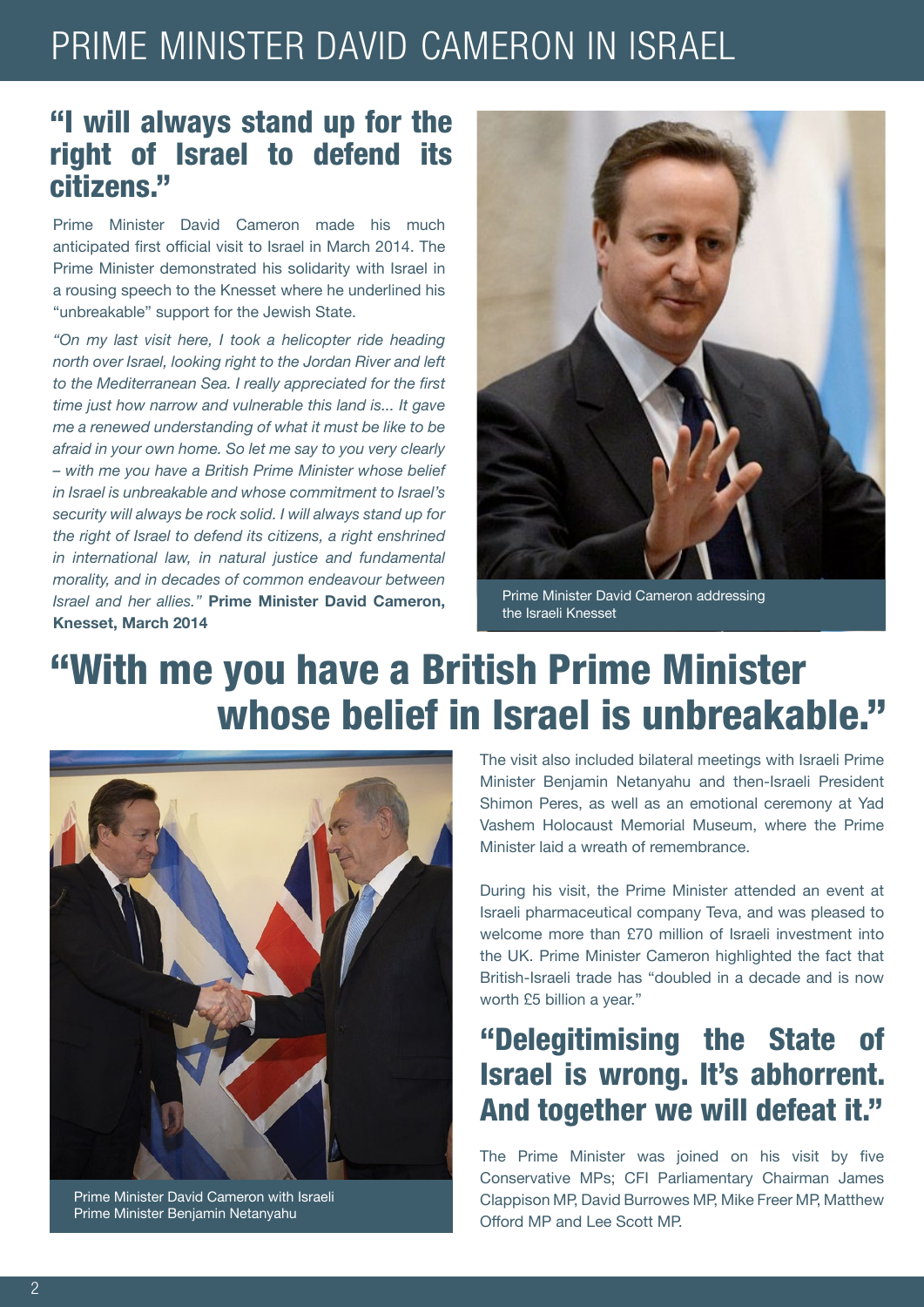### DELEGATIONS



#### FEBRUARY 2014

CFI led a delegation of four Conservative MPs, and two Parliamentary Candidates to Israel and the Palestinian Authority. The group included former Minister for Policing and Justice, Rt. Hon. Nick Herbert MP, Peter Bone MP, Robert Halfon MP, Simon Marcus, PPC for Hampstead and Kilburn, and Tom Pursglove, PPC for Corby. The group were given the opportunity to meet and hear from a range of top Israeli officials, and visited the Syria and Lebanon borders.



#### **MARCH 2014**

CFI were delighted to take five Conservative MPs to join Prime Minister David Cameron on his first official visit to Israel. CFI's Parliamentary Chairman James Clappison MP, David Burrowes MP, Mike Freer MP, Matthew Offord MP, and Lee Scott MP, took part in additional meetings scheduled by CFI, including dinner with Ambassador Dore Gold and a meeting with Dr Yuval Steinitz, Israel's Minister for Intelligence and Strategic Affairs.



#### APRIL 2014

CFI was accompanied by seven MPs for a tailored delegation about Iran. In a series of meetings with Israeli officials and experts, the group heard about Iran's nuclear programme, support for terrorism, and human rights abuses. The group included now Minister of State for Disabled People, Mark Harper MP, James Wharton MP, Guto Bebb MP, Robert Halfon MP, Andrew Percy MP, Michael Ellis MP, and Jack Lopresti MP. Following their visit, the MPs authored a CFI-published report on Iran's nuclear programme.



#### $\sqrt{MAY}$  2014

CFI organised a series of meetings for MPs that were in Israel, including Justice Secretary, Rt. Hon. Chris Grayling MP, Home Office Minister, James Brokenshire MP, John Howell OBE MP, and Bob Neill MP. The MPs met with British Ambassador to Israel, H.E. Matthew Gould, and visited the northern Galilee region of Israel, as well as the ancient Masada fortification and the Dead Sea.





#### **JUNE 2014**

CFI led a delegation to Israel and the West Bank for five Conservative PPCs and parliamentary advisers, including Afzal Amin PPC, Craig Williams PPC, John Bell PPC, David Mackintosh PPC, and Derek Thomas PPC. The delegates received security briefings from the IDF on Israel's northern borders with Syria and Lebanon and met with some of Israel's leading officials and academics, such as Mark Regev, spokesperson for Prime Minister Netanyahu.

### NOVEMBER 2014

CFI led a delegation to Israel for Oliver Dowden, PPC for Hertsmere, who joined Cabinet Office Minister, Rt. Hon. Francis Maude MP on his cyber-security oriented visit to the country. The pair visited the Har Dov synanogue in Jerusalem, the site of a deadly terror attack against worshippers a week earlier, paying their respects at the shiva of British-Israeli victim Rabbi Avraham Goldberg.



#### **JULY** 2014

CFI coordinated a delegation of six Conservative parliamentarians to participate in the third annual Australia Israel UK Leadership Dialogue in Jerusalem. Parliamentarians in attendance included Sir Edward Garnier QC MP and Baroness Pauline Neville-Jones. Taking place amidst the tension and unease of Operation Protective Edge, the Conservative parliamentarians gained a firsthand understanding of the complexities of daily life in the area.